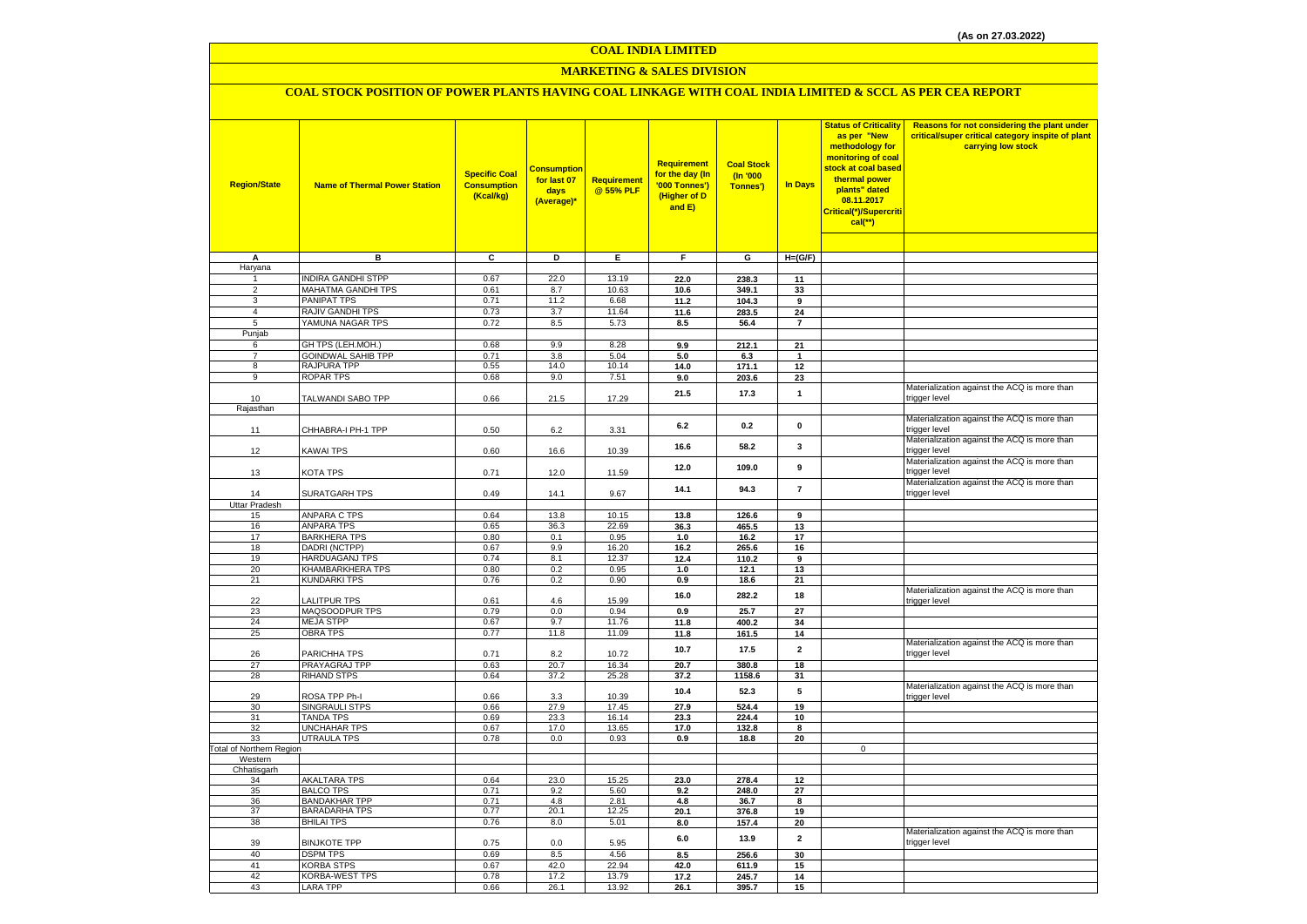#### **COAL INDIA LIMITED**

### **MARKETING & SALES DIVISION**

## **COAL STOCK POSITION OF POWER PLANTS HAVING COAL LINKAGE WITH COAL INDIA LIMITED & SCCL AS PER CEA REPORT**

| <b>Region/State</b>            | <b>Name of Thermal Power Station</b>         | <b>Specific Coal</b><br><b>Consumption</b><br>(Kcal/kg) | <b>Consumption</b><br>for last 07<br>days<br>(Average)* | <b>Requirement</b><br>@ 55% PLF | Requirement<br>for the day (In<br>'000 Tonnes')<br>(Higher of D<br>and E) | <b>Coal Stock</b><br>(In '000<br>Tonnes') | In Days                 | <b>Status of Criticality</b><br>as per "New<br>methodology for<br>monitoring of coal<br>stock at coal based<br>thermal power<br>plants" dated<br>08.11.2017<br>Critical(*)/Supercriti<br>$cal$ (**) | Reasons for not considering the plant under<br>critical/super critical category inspite of plant<br>carrying low stock |
|--------------------------------|----------------------------------------------|---------------------------------------------------------|---------------------------------------------------------|---------------------------------|---------------------------------------------------------------------------|-------------------------------------------|-------------------------|-----------------------------------------------------------------------------------------------------------------------------------------------------------------------------------------------------|------------------------------------------------------------------------------------------------------------------------|
|                                |                                              |                                                         |                                                         |                                 |                                                                           |                                           |                         |                                                                                                                                                                                                     |                                                                                                                        |
| А                              | в                                            | c                                                       | D                                                       | Ε                               | F                                                                         | G                                         | $H=(G/F)$               |                                                                                                                                                                                                     |                                                                                                                        |
| 44                             | NAWAPARA TPP                                 | 0.79                                                    | 2.9                                                     | 6.28                            | 6.3                                                                       | 2.5                                       | 0                       |                                                                                                                                                                                                     | Materialization against the ACQ is more than<br>trigger level                                                          |
| 45                             | PATHADI TPP                                  | 0.65                                                    | 8.5                                                     | 5.18                            | 8.5                                                                       | 66.2                                      | 8                       |                                                                                                                                                                                                     |                                                                                                                        |
| 46                             | <b>SIPAT STPS</b>                            | 0.68                                                    | 38.0                                                    | 26.62                           | 38.0                                                                      | 605.5                                     | 16                      |                                                                                                                                                                                                     |                                                                                                                        |
| 47                             | <b>TAMNAR TPP</b>                            | 0.84                                                    | 39.4                                                    | 26.52                           | 39.4                                                                      | 74.0                                      | $\overline{\mathbf{2}}$ |                                                                                                                                                                                                     | Materialization against the ACQ is more than<br>trigger level                                                          |
|                                |                                              |                                                         |                                                         |                                 | 21.9                                                                      | 91.2                                      | $\overline{\mathbf{4}}$ |                                                                                                                                                                                                     | Materialization against the ACQ is more than                                                                           |
| 48<br>Gujarat                  | UCHPINDA TPP                                 | 0.75                                                    | 21.9                                                    | 14.22                           |                                                                           |                                           |                         |                                                                                                                                                                                                     | trigger level                                                                                                          |
|                                |                                              |                                                         |                                                         |                                 |                                                                           |                                           |                         |                                                                                                                                                                                                     | Materialization against the ACQ is more than                                                                           |
| 49                             | <b>GANDHI NAGAR TPS</b>                      | 0.69                                                    | 9.0                                                     | 5.71                            | 9.0                                                                       | 126.4                                     | 14                      |                                                                                                                                                                                                     | trigger level                                                                                                          |
| 50                             | SABARMATI (D-F STATIONS)                     | 0.57                                                    | 4.9                                                     | 2.74                            | 4.9                                                                       | 36.6                                      | #REF!                   |                                                                                                                                                                                                     |                                                                                                                        |
| 51                             | UKAI TPS                                     | 0.67                                                    | 15.8                                                    | 9.85                            | 15.8                                                                      | 98.3                                      | 6                       |                                                                                                                                                                                                     | Materialization against the ACQ is more than<br>trigger level                                                          |
| 52                             | <b>WANAKBORI TPS</b>                         | 0.67                                                    | 19.7                                                    | 20.22                           | 20.2                                                                      | 52.1                                      | 3                       |                                                                                                                                                                                                     | Materialization against the ACQ is more than<br>trigger level                                                          |
| Madhya Pradesh                 |                                              |                                                         |                                                         |                                 |                                                                           |                                           |                         |                                                                                                                                                                                                     |                                                                                                                        |
| 53                             | AMARKANTAK EXT TPS                           | 0.65                                                    | 1.8                                                     | 1.80                            | 1.8                                                                       | 43.3                                      | 24                      |                                                                                                                                                                                                     |                                                                                                                        |
| 54<br>55                       | ANUPPUR TPP<br><b>BINA TPS</b>               | 0.65<br>0.74                                            | 15.4<br>8.0                                             | 10.31<br>4.88                   | 15.4<br>8.0                                                               | 322.0<br>59.9                             | 21<br>8                 |                                                                                                                                                                                                     |                                                                                                                        |
|                                |                                              |                                                         |                                                         |                                 |                                                                           |                                           |                         |                                                                                                                                                                                                     | Materialization against the ACQ is more than                                                                           |
| 56                             | GADARWARA TPP                                | 0.66                                                    | 21.2                                                    | 13.93                           | 21.2                                                                      | 103.1                                     | 5                       |                                                                                                                                                                                                     | trigger level                                                                                                          |
| 57                             | KHARGONE STPP                                | 0.60                                                    | 9.0                                                     | 10.45                           | 10.4                                                                      | 122.3                                     | 12                      |                                                                                                                                                                                                     | Materialization against the ACQ is more than<br>trigger level                                                          |
| 58                             | SANJAY GANDHI TPS                            | 0.82                                                    | 19.1                                                    | 14.57                           | 19.1                                                                      | 50.4                                      | 3                       |                                                                                                                                                                                                     | Non payment of dues                                                                                                    |
| 59                             | SATPURA TPS                                  | 0.67                                                    | 6.9                                                     | 11.79                           | 11.8                                                                      | 35.7                                      | 3                       |                                                                                                                                                                                                     | Non Payment of Dues                                                                                                    |
| 60                             | <b>SEIONI TPP</b>                            | 0.64                                                    | 6.9                                                     | 5.06                            | 6.9                                                                       | 174.7                                     | 25                      |                                                                                                                                                                                                     |                                                                                                                        |
| 61                             | SHREE SINGAJI TPP<br><b>VINDHYACHAL STPS</b> | 0.71                                                    | 23.3                                                    | 23.50                           | 23.5                                                                      | 83.5                                      | 4                       |                                                                                                                                                                                                     | Non Payment of Dues                                                                                                    |
| 62<br>Maharashtra              |                                              | 0.69                                                    | 49.9                                                    | 43.60                           | 49.9                                                                      | 1581.9                                    | 32                      |                                                                                                                                                                                                     |                                                                                                                        |
| 63                             | AMRAVATI TPS                                 | 0.62                                                    | 16.5                                                    | 11.07                           | 16.5                                                                      | 48.8                                      | 3                       |                                                                                                                                                                                                     | Materialization against the ACQ is more than<br>trigger level                                                          |
| 64                             | <b>BHUSAWAL TPS</b>                          | 0.72                                                    | 15.7                                                    | 11.44                           | 15.7                                                                      | 23.9                                      | $\mathbf{2}$            |                                                                                                                                                                                                     | Non payment of dues                                                                                                    |
| 65                             | <b>BUTIBORI TPP</b>                          | 0.67                                                    | 0.0                                                     | 5.31                            | 5.3                                                                       | 59.7                                      | 11                      |                                                                                                                                                                                                     |                                                                                                                        |
| 66                             | CHANDRAPUR(MAHARASHTRA) STPS                 | 0.78                                                    | 44.6                                                    | 30.17                           | 44.6                                                                      | 313.5                                     | $\overline{7}$          |                                                                                                                                                                                                     | Non payment of dues                                                                                                    |
| 67                             | DAHANU TPS                                   | 0.62                                                    | 6.7                                                     | 4.09                            | 6.7                                                                       | 3.9                                       | $\mathbf{1}$            |                                                                                                                                                                                                     | Materialization against the ACQ is more than<br>trigger level                                                          |
| 68                             | DHARIWAL TPP                                 | 0.67                                                    | 7.9                                                     | 5.34                            | 7.9                                                                       | 64.7                                      | 8                       |                                                                                                                                                                                                     | Materialization against the ACQ is more than<br>trigger level                                                          |
| 69                             | <b>GMR WARORA TPS</b>                        | 0.67                                                    | 9.1                                                     | 5.29                            | 9.1                                                                       | 6.0                                       | $\mathbf{1}$            |                                                                                                                                                                                                     | Materialization against the ACQ is more than<br>trigger level                                                          |
| 70                             | <b>KHAPARKHEDA TPS</b>                       | 0.89                                                    | 18.3                                                    | 15.72                           | 18.3                                                                      | 193.6                                     | 11                      |                                                                                                                                                                                                     |                                                                                                                        |
| 71                             | <b>KORADI TPS</b>                            | 0.76                                                    | 24.8                                                    | 22.08                           | 24.8                                                                      | 47.3                                      | $\overline{2}$          |                                                                                                                                                                                                     | Non payment of dues                                                                                                    |
| 72                             | <b>MAUDA TPS</b>                             | 0.70                                                    | 25.7                                                    | 21.29                           | 25.7                                                                      | 214.6                                     | 8                       |                                                                                                                                                                                                     |                                                                                                                        |
| 73                             | <b>NASIK TPS</b>                             | 0.81                                                    | 7.3                                                     | 6.72                            | $\bf 7.3$                                                                 | 11.8                                      | $\overline{2}$          |                                                                                                                                                                                                     | Non payment of dues                                                                                                    |
| 74                             | <b>PARAS TPS</b>                             | 0.74                                                    | 7.3                                                     | 4.90                            | 7.3                                                                       | 16.8                                      | $\mathbf{2}$            |                                                                                                                                                                                                     | Non payment of dues                                                                                                    |
| 75                             | <b>PARLITPS</b>                              | 0.67                                                    | 6.6                                                     | 6.65                            | 6.7                                                                       | 29.6                                      | 4                       |                                                                                                                                                                                                     | Non payment of dues<br>Materialization against the ACQ is more than                                                    |
| 76                             | <b>SOLAPUR STPS</b>                          | 0.56                                                    | 16.9                                                    | 9.73                            | 16.9                                                                      | 49.9                                      | 3                       |                                                                                                                                                                                                     | trigger level<br>Materialization against the ACQ is more than                                                          |
| 77                             | <b>TIRORA TPS</b>                            | 0.66                                                    | 47.1                                                    | 28.73                           | 47.1                                                                      | 195.5                                     | 4                       |                                                                                                                                                                                                     | trigger level                                                                                                          |
| 78                             | WARDHA WARORA TPP                            | 0.66                                                    | 4.0                                                     | 4.71                            | 4.7                                                                       | 181.1                                     | 38                      |                                                                                                                                                                                                     |                                                                                                                        |
| <b>Total of Western Region</b> |                                              |                                                         |                                                         |                                 |                                                                           |                                           |                         | $\mathbf 0$                                                                                                                                                                                         |                                                                                                                        |
| Southern                       |                                              |                                                         |                                                         |                                 |                                                                           |                                           |                         |                                                                                                                                                                                                     |                                                                                                                        |
| Andhra Pradesh                 |                                              |                                                         |                                                         |                                 |                                                                           |                                           |                         |                                                                                                                                                                                                     | Materialization against the ACQ is more than                                                                           |
| 79                             | DAMODARAM SANJEEVAIAH TPS                    | 0.66                                                    | 14.5                                                    | 13.85                           | 14.5                                                                      | 49.3                                      | 3                       |                                                                                                                                                                                                     | trigger level<br>Materialization against the ACQ is more than                                                          |
| 80                             | Dr. N.TATA RAO TPS                           | 0.77                                                    | 29.1                                                    | 17.90                           | 29.1                                                                      | 59.7                                      | $\mathbf{2}$            |                                                                                                                                                                                                     | trigger level                                                                                                          |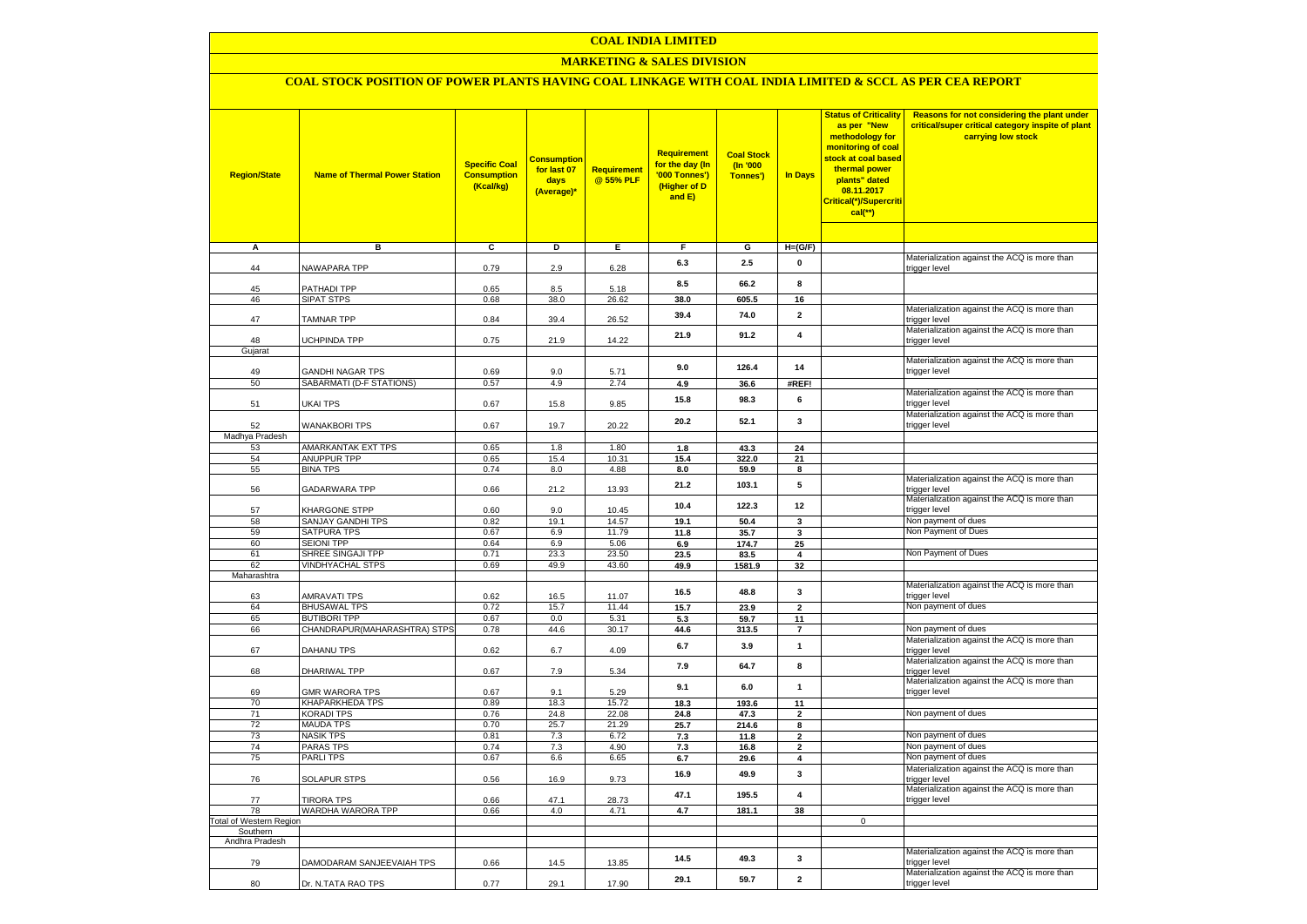### **COAL INDIA LIMITED**

### **MARKETING & SALES DIVISION**

# **COAL STOCK POSITION OF POWER PLANTS HAVING COAL LINKAGE WITH COAL INDIA LIMITED & SCCL AS PER CEA REPORT**

| <b>Region/State</b>                        | <b>Name of Thermal Power Station</b>       | <b>Specific Coal</b><br><b>Consumption</b><br>(Kcal/kg) | <mark>Consumption</mark><br>for last 07<br>days<br>(Average)* | <b>Requirement</b><br>@ 55% PLF | <b>Requirement</b><br>for the day (In<br>'000 Tonnes')<br>(Higher of D<br>and E) | <b>Coal Stock</b><br>(In '000<br>Tonnes') | <b>In Days</b>          | <b>Status of Criticality</b><br>as per "New<br>methodology for<br>monitoring of coal<br>stock at coal based<br>thermal power<br>plants" dated<br>08.11.2017<br>Critical(*)/Supercriti<br>$cal$ (**) | Reasons for not considering the plant under<br>critical/super critical category inspite of plant<br>carrying low stock |
|--------------------------------------------|--------------------------------------------|---------------------------------------------------------|---------------------------------------------------------------|---------------------------------|----------------------------------------------------------------------------------|-------------------------------------------|-------------------------|-----------------------------------------------------------------------------------------------------------------------------------------------------------------------------------------------------|------------------------------------------------------------------------------------------------------------------------|
|                                            |                                            |                                                         |                                                               |                                 |                                                                                  |                                           |                         |                                                                                                                                                                                                     |                                                                                                                        |
| А<br>81                                    | в<br>PAINAMPURAM TPP                       | c<br>0.59                                               | D<br>19.9                                                     | Е<br>10.21                      | F<br>19.9                                                                        | G<br>100.8                                | $H=(G/F)$<br>5          |                                                                                                                                                                                                     |                                                                                                                        |
|                                            |                                            |                                                         |                                                               |                                 |                                                                                  |                                           |                         |                                                                                                                                                                                                     | Materialization against the ACQ is more than                                                                           |
| 82                                         | RAYALASEEMA TPS                            | 0.76                                                    | 18.7                                                          | 16.60                           | 18.7                                                                             | 42.4                                      | $\mathbf{2}$            |                                                                                                                                                                                                     | trigger level                                                                                                          |
| 83                                         | <b>SIMHADRI</b>                            | 0.78                                                    | 33.8                                                          | 20.54                           | 33.8                                                                             | 283.7                                     | 8                       |                                                                                                                                                                                                     |                                                                                                                        |
| 84                                         | <b>SGPL TPP</b>                            | 0.53                                                    | 17.6                                                          | 9.26                            | 17.6                                                                             | 17.9                                      | $\mathbf{1}$            |                                                                                                                                                                                                     | Materialization against the ACQ is more than<br>trigger level                                                          |
| 85                                         | <b>VIZAG TPP</b>                           | 0.67                                                    | 4.7                                                           | 9.20                            | 9.2                                                                              | 33.4                                      | $\overline{4}$          |                                                                                                                                                                                                     |                                                                                                                        |
| Karnataka                                  |                                            |                                                         |                                                               |                                 |                                                                                  |                                           |                         |                                                                                                                                                                                                     |                                                                                                                        |
|                                            |                                            |                                                         |                                                               |                                 | 14.2                                                                             | 65.4                                      | 5                       |                                                                                                                                                                                                     | Materialization against the ACQ is more than                                                                           |
| 86                                         | <b>BELLARY TPS</b>                         | 0.63                                                    | 14.1                                                          | 14.23                           |                                                                                  |                                           |                         |                                                                                                                                                                                                     | trigger level<br>Materialization against the ACQ is more than                                                          |
| 87                                         | <b>KUDGI STPP</b>                          | 0.63                                                    | 30.3                                                          | 19.90                           | 30.3                                                                             | 29.4                                      | $\mathbf{1}$            |                                                                                                                                                                                                     | trigger level                                                                                                          |
|                                            |                                            |                                                         |                                                               |                                 | 15.0                                                                             | 31.7                                      | $\overline{2}$          |                                                                                                                                                                                                     | Materialization against the ACQ is more than                                                                           |
| 88                                         | RAICHUR TPS                                | 0.66                                                    | 12.9                                                          | 14.98                           |                                                                                  |                                           |                         |                                                                                                                                                                                                     | trigger level                                                                                                          |
|                                            |                                            |                                                         |                                                               |                                 | 14.1                                                                             | 8.2                                       | $\mathbf{1}$            |                                                                                                                                                                                                     | Materialization against the ACQ is more than                                                                           |
| 89<br>Tamil Nadu                           | YERMARUS TPP                               | 0.62                                                    | 14.1                                                          | 13.09                           |                                                                                  |                                           |                         |                                                                                                                                                                                                     | trigger level                                                                                                          |
|                                            |                                            |                                                         |                                                               |                                 |                                                                                  |                                           |                         |                                                                                                                                                                                                     | Materialization against the ACQ is more than                                                                           |
| 90                                         | METTUR TPS                                 | 0.81                                                    | 10.7                                                          | 8.98                            | 10.7                                                                             | 54.4                                      | 5                       |                                                                                                                                                                                                     | trigger level                                                                                                          |
|                                            |                                            |                                                         |                                                               |                                 | 7.4                                                                              | 68.4                                      | 9                       |                                                                                                                                                                                                     | Materialization against the ACQ is more than                                                                           |
| 91                                         | METTUR TPS - II                            | 0.78                                                    | 7.4                                                           | 6.16                            |                                                                                  |                                           |                         |                                                                                                                                                                                                     | trigger level                                                                                                          |
| 92                                         | NORTH CHENNAI TPS                          | 0.82                                                    | 30.6                                                          | 19.78                           | 30.6                                                                             | 116.4                                     | 4                       |                                                                                                                                                                                                     | Materialization against the ACQ is more than<br>trigger level                                                          |
|                                            |                                            |                                                         |                                                               |                                 |                                                                                  |                                           |                         |                                                                                                                                                                                                     | Materialization against the ACQ is more than                                                                           |
| 93                                         | <b>TUTICORIN TPS</b>                       | 0.96                                                    | 8.2                                                           | 13.31                           | 13.3                                                                             | 44.9                                      | 3                       |                                                                                                                                                                                                     | trigger level                                                                                                          |
| 94                                         | <b>VALLUR TPP</b>                          | 0.72                                                    | 25.9                                                          | 14.26                           | 25.9                                                                             | 156.4                                     | 6                       |                                                                                                                                                                                                     |                                                                                                                        |
| Telangana                                  |                                            |                                                         |                                                               |                                 |                                                                                  |                                           |                         |                                                                                                                                                                                                     |                                                                                                                        |
| 95                                         | <b>BHADRADRI TPP</b><br>KAKATIYA TPS       | 0.69<br>0.57                                            | 12.3<br>14.2                                                  | 9.83<br>8.33                    | 12.3                                                                             | 105.2                                     | 9                       |                                                                                                                                                                                                     |                                                                                                                        |
| 96<br>97                                   | KOTHAGUDEM TPS (NEW)                       | 0.64                                                    | 13.6                                                          | 8.46                            | 14.2<br>13.6                                                                     | 124.3<br>110.5                            | 9<br>8                  |                                                                                                                                                                                                     |                                                                                                                        |
| 98                                         | KOTHAGUDEM TPS (STAGE-7)                   | 0.50                                                    | 9.0                                                           | 5.23                            | 9.0                                                                              | 85.1                                      | 9                       |                                                                                                                                                                                                     |                                                                                                                        |
| 99                                         | RAMAGUNDEM STPS                            | 0.62                                                    | 33.9                                                          | 21.33                           | 33.9                                                                             | 238.1                                     | $\overline{7}$          |                                                                                                                                                                                                     |                                                                                                                        |
| 100                                        | RAMAGUNDEM-B TPS                           | 0.77                                                    | 0.6                                                           | 0.64                            | 0.6                                                                              | 8.8                                       | 14                      |                                                                                                                                                                                                     |                                                                                                                        |
| 101                                        | <b>SINGARENI TPP</b>                       | 0.58                                                    | 16.1                                                          | 9.12                            | 16.1                                                                             | 116.7                                     | $\overline{\mathbf{r}}$ |                                                                                                                                                                                                     |                                                                                                                        |
| <b>Total of Southern Region</b><br>Eastern |                                            |                                                         |                                                               |                                 |                                                                                  |                                           |                         | $\mathsf 0$                                                                                                                                                                                         |                                                                                                                        |
| Bihar                                      |                                            |                                                         |                                                               |                                 |                                                                                  |                                           |                         |                                                                                                                                                                                                     |                                                                                                                        |
| 102                                        | <b>BARAUNI TPS</b>                         | 0.63                                                    | 4.0                                                           | 5.90                            | 5.9                                                                              | 147.4                                     | 25                      |                                                                                                                                                                                                     |                                                                                                                        |
| 103                                        | <b>BARHI</b>                               | 0.67                                                    | 8.5                                                           | 5.84                            | 8.5                                                                              | 134.6                                     | 16                      |                                                                                                                                                                                                     |                                                                                                                        |
| 104                                        | <b>BARH II</b>                             | 0.67                                                    | 17.0                                                          | 11.67                           | 17.0                                                                             | 269.3                                     | 16                      |                                                                                                                                                                                                     | Materialization against the ACQ is more than                                                                           |
| 105                                        | KAHALGAON TPS                              | 0.80                                                    | 25.5                                                          | 24.62                           | 25.5                                                                             | 180.4                                     | $\overline{7}$          |                                                                                                                                                                                                     | trigger level                                                                                                          |
|                                            |                                            |                                                         |                                                               |                                 |                                                                                  |                                           |                         |                                                                                                                                                                                                     | Materialization against the ACQ is more than                                                                           |
| 106                                        | MUZAFFARPUR TPS                            | 0.77                                                    | 5.5                                                           | 3.95                            | 5.5                                                                              | 75.7                                      | 14                      |                                                                                                                                                                                                     | trigger level                                                                                                          |
| 107                                        | NABINAGAR STPP                             | 0.58                                                    | 19.3                                                          | 10.14                           | 19.3                                                                             | 275.4                                     | 14                      |                                                                                                                                                                                                     |                                                                                                                        |
| 108                                        | <b>NABINAGAR TPP</b>                       | 0.69                                                    | 15.0                                                          | 9.06                            | 15.0                                                                             | 80.5                                      | 5                       |                                                                                                                                                                                                     |                                                                                                                        |
| Jharkhand<br>109                           | BOKARO TPS `A` EXP                         | 0.57                                                    | 6.6                                                           | 3.78                            | 6.6                                                                              | 241.8                                     | 36                      |                                                                                                                                                                                                     |                                                                                                                        |
| 110                                        | CHANDRAPURA(DVC) TPS                       | 0.61                                                    | 7.3                                                           | 4.06                            | 7.3                                                                              | 149.8                                     | 21                      |                                                                                                                                                                                                     |                                                                                                                        |
| 111                                        | JOJOBERA TPS                               | 0.69                                                    | 3.5                                                           | 2.18                            | 3.5                                                                              | 86.7                                      | 25                      |                                                                                                                                                                                                     |                                                                                                                        |
| 112                                        | KODARMA TPP                                | 0.62                                                    | 13.8                                                          | 8.23                            | 13.8                                                                             | 159.5                                     | 12                      |                                                                                                                                                                                                     |                                                                                                                        |
| 113                                        | MAHADEV PRASAD STPP                        | 0.70                                                    | 7.5                                                           | 5.01                            | 7.5                                                                              | 32.7                                      | 4                       |                                                                                                                                                                                                     | Materialization against the ACQ is more than<br>trigger level                                                          |
| 114                                        | <b>MAITHON RB TPP</b>                      | 0.64                                                    | 8.0                                                           | 8.89                            | 8.9                                                                              | 331.1                                     | 37                      |                                                                                                                                                                                                     |                                                                                                                        |
|                                            |                                            |                                                         |                                                               |                                 |                                                                                  |                                           |                         |                                                                                                                                                                                                     | Materialization against the ACQ is more than                                                                           |
| 115                                        | <b>TENUGHAT TPS</b>                        | 0.75                                                    | 4.7                                                           | 4.16                            | 4.7                                                                              | 42.8                                      | 9                       |                                                                                                                                                                                                     | trigger level                                                                                                          |
| Odisha                                     |                                            |                                                         |                                                               |                                 |                                                                                  |                                           |                         |                                                                                                                                                                                                     |                                                                                                                        |
| 116<br>117                                 | <b>DARLIPALI STPS</b><br><b>DERANG TPP</b> | 0.71<br>0.70                                            | 27.6<br>17.9                                                  | 14.95<br>11.10                  | 27.6<br>17.9                                                                     | 397.7<br>1150.0                           | 14<br>64                |                                                                                                                                                                                                     |                                                                                                                        |
| 118                                        | <b>IB VALLEY TPS</b>                       | 0.83                                                    | 26.4                                                          | 19.16                           | 26.4                                                                             | 234.9                                     | 9                       |                                                                                                                                                                                                     |                                                                                                                        |
|                                            |                                            |                                                         |                                                               |                                 |                                                                                  |                                           |                         |                                                                                                                                                                                                     |                                                                                                                        |